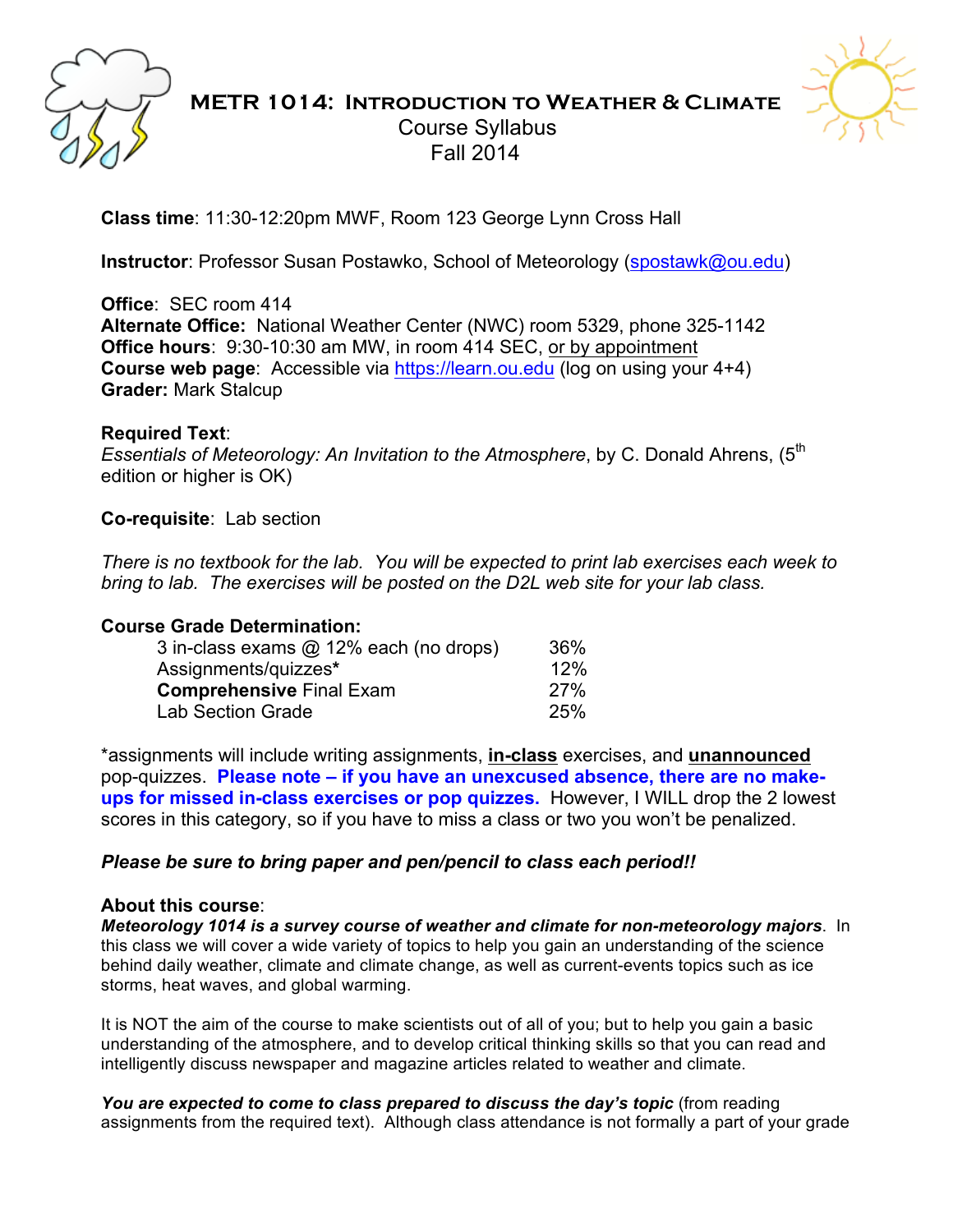for this course, you will get much more out of the course, and have a much easier time with the material if you regularly attend class. In addition, there will be material presented in class that will not be in the textbooks. Although I will make every effort to post material on the course web site, your comprehension of the material will be much greater if you are actually in class when it is presented.

*If you are having problems with the course material, I strongly urge you to come and talk to me sooner rather than later.* I can't do anything if you wait until the last week of classes to come and talk to me about problems you've been having all semester.

**Remember that education is a two-way street** – I can only present the material and facilitate discussion, but you must bring to class an intellectual curiosity and a willingness to learn. In order to get the most out of any class, you MUST take an active role in your own education!

#### **About the labs:**

The labs associated with this class are designed to both enhance your understanding of lecture material, as well as to introduce some material that we simply don't have time to cover in lecture. As such, the labs don't always coincide exactly with what is going on in lecture.

Although there are several lab sections associated with this class, PLEASE don't play "musical lab periods". That is, unless you have permission in advance from the Teaching Assistant(s), please only attend the lab section that you are enrolled in. The lab rooms have very limited seating capacity.

The lab section will make up 25% of your final grade for this class. Your Teaching Assistant will have more information for you when you attend your first lab.

#### **Important policies:**

**Reasonable Accommodation:** The University of Oklahoma is committed to providing reasonable accommodation for all students with disabilities. Students with disabilities who require accommodation in this course are requested to speak with me as early in the semester as possible. Students with disabilities **must** be registered with the Office of Disability Services prior to receiving accommodations in this course. The Office of Disability Services is located in Goddard Health Center, Suite 166, phone 325-3852 or TDD only 325-4173.

**Academic Misconduct:** All provisions of the Norman Campus Academic Misconduct Code shall apply in cases of academic dishonesty. Any violation of the Academic Misconduct Code will result in your removal from this course, and a grade of F will be recorded for the course. Academic misconduct is defined as "any act that improperly affects the evaluation of a student's academic performance or achievement." At the University of Oklahoma, academic integrity is expected from each student. Misconduct such as plagiarism, fabrication, and fraud, as well as attempting to commit such acts or assisting others in doing so, will not be tolerated. Students are responsible for knowing the OU Academic Conduct Code, which can be found at http://www.ou.edu/studentcode and http://www.ou.edu/provost/integrity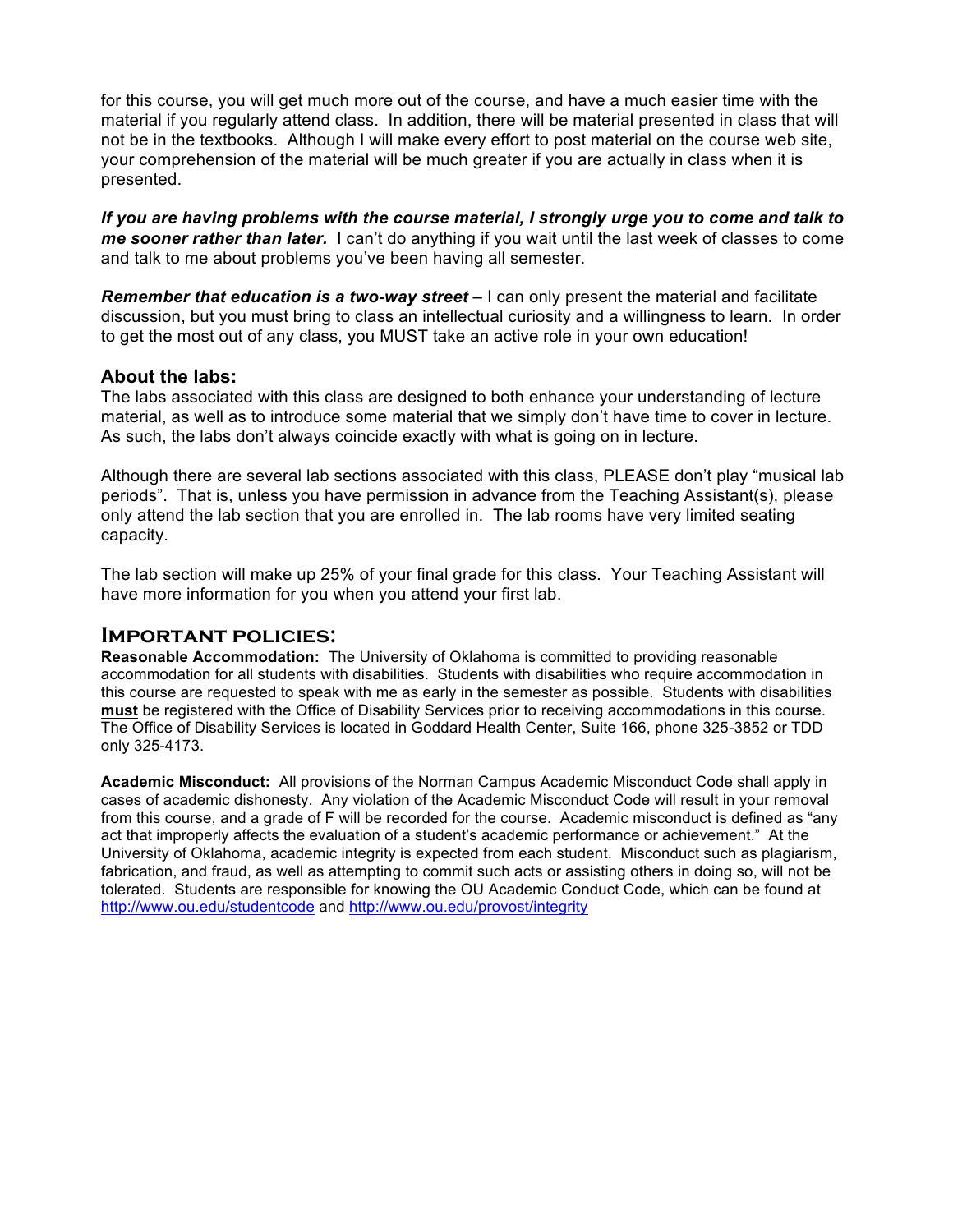# **CLASSROOM ETIQUETTE**

This is a large class, and as such it is imperative that everyone make an extra effort to respect others in the class. Students pay to be here - good students are here to learn. You are adults and are expected to behave as such. Below are some basic "rules" that I expect everyone to follow while in my class:

- **You are expected to get to class on time.** Coming in late is a disruption. If you do come in late, please take the first available seat so as to minimize disrupting everyone.
- **Come to class with the expectation of staying in class for the entire period.** In the rare event that you need to leave class early, please make every effort to let me know prior to the beginning of class that you will have to leave.
- **Please take care of all restroom trips either before or after class.** In the rare event that you need to make an emergency trip to the restroom, please do so as quietly as possible.
- **When in class, please be considerate by turning off the ringer on cell phones and turning down the volume on your laptop computer.**
- **Please do NOT engage in lengthy discussions with your neighbors.** This is very distracting to everyone around you (not to mention rude).
- **Clean up after yourself.** If you are reading a newspaper before class, please be sure to take it with you and dispose of it properly when you leave class. The same goes for any food or drinks you bring to class – please make sure to clean up the area around you when you leave.
- **Come to class with the intention of paying attention.** Obvious reading of newspapers or other materials not relevant to the lecture is distracting for everyone and will not be tolerated.
- **Please be sure to bring paper and pencil (or pen) to each class**
- **Class ends when I dismiss the class.** Please do not begin to pack your things until I have dismissed the class.

Following these simple, common courtesy rules will make the class a much more pleasant experience for everyone.